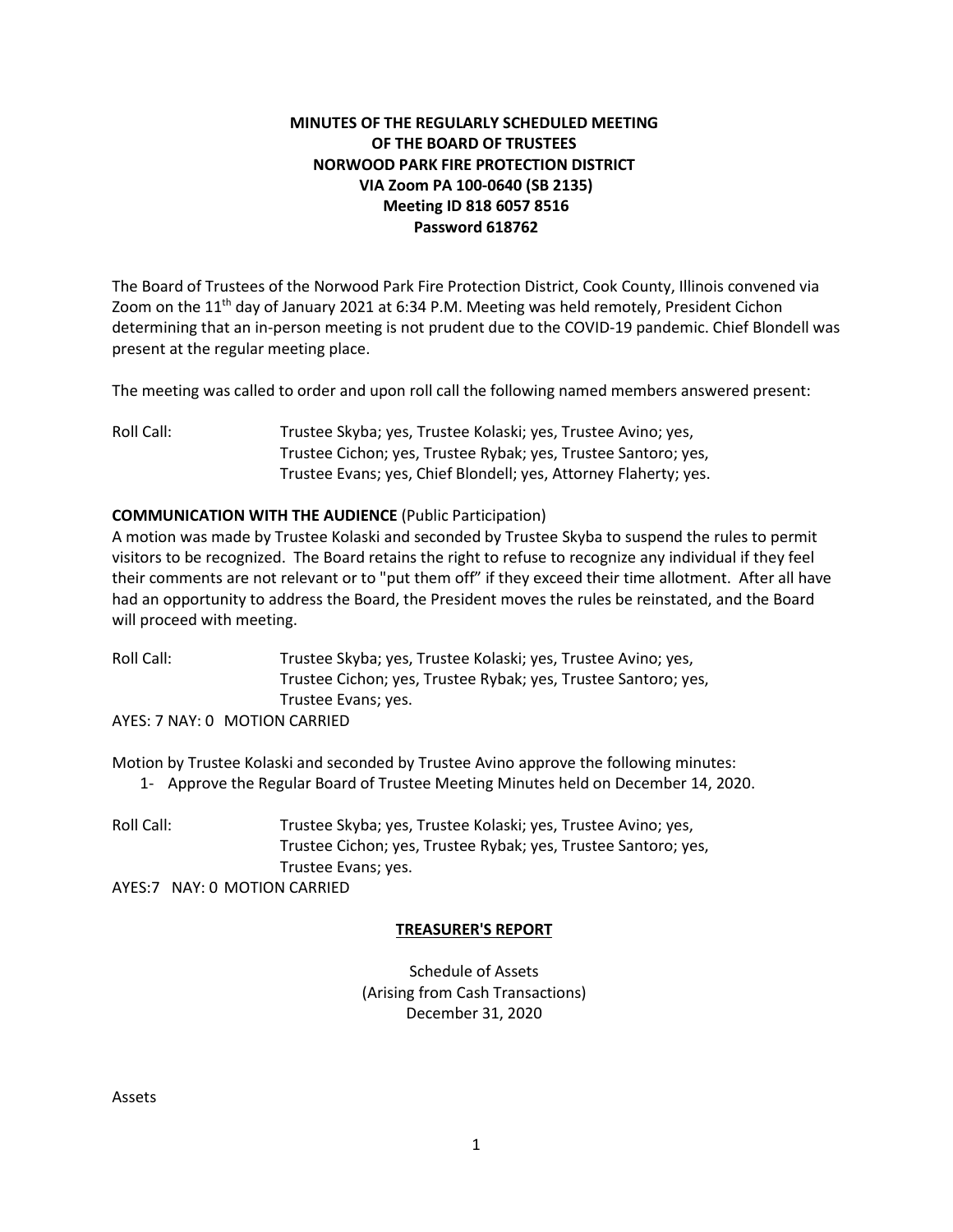### **Checking and money market accounts:**

| Byline Bank ambulance billing money market #4304492 | 172,285.42     |
|-----------------------------------------------------|----------------|
| Wintrust -MM #27766                                 | 528,650.53     |
| Wintrust-Checking #9771                             | 96,841.12      |
| Wintrust-Ambulance #2671                            | 869,720.18     |
| Wintrust-Medical #0599                              | 4.158.67       |
| Wintrust-Donation #4129                             | 828.84         |
| Wintrust-FSA #0713                                  | 10,942.31      |
| Total checking and money market accounts            | \$1,683,427.07 |

### **Certificates of deposit (interest rate and maturity):**

| Belmont Bank (3.00%, 02/10/21)                           | 694,021.04     |
|----------------------------------------------------------|----------------|
| Belmont Bank (3.00% 01/21/21)                            | 577.718.53     |
| Belmont Bank (2.50% 01/19/21)                            | 402,991.41     |
| Total certificates of deposit                            | \$1,674,730.98 |
| Total checking, money market and certificates of deposit | \$3,358,158.05 |

Motion by Trustee Rybak and seconded by Trustee Evans to approve the December's accounts payable expenditures in the amount of \$305,850.16 and the Treasurer's Report as presented from the Financial Statements for December 2020.

Trustee Avino stated that the monthly expenditures is low due to only having one pay period processed in December.

Chief discussed a couple of line items that are showing negative balances.

Trustee Skyba stated that there are 2 CDs coming due.

Trustee Avino stated that they will have a Finance Committee meeting and will shop rates for the CDs. Chief stated that we are in a good cash position and do not need to cash the CDs. Discussion.

| Roll Call:       | Trustee Skyba; yes, Trustee Kolaski; yes, Trustee Avino; yes,  |
|------------------|----------------------------------------------------------------|
|                  | Trustee Cichon; yes, Trustee Rybak; yes, Trustee Santoro; yes, |
|                  | Trustee Evans; yes.                                            |
| $AYES: 7$ NAY: 0 | <b>MOTION CARRIED</b>                                          |

# **Chiefs' Report:**

Chief stated he hopes all is well and that all Trustees have received a written report.

Chief stated that most of the personnel have received their 1<sup>st</sup> COVID vaccine. Some were at ALGH and some at Jewel.

Over the weekend, the crews responded to a  $2^{nd}$  alarm fire. We also had an ambulance company exposed to something other than COVID.

We should begin to receive our  $1<sup>st</sup>$  installment of property taxes in the next month.

The Approved Audit will be filed with the Cook County Clerk's office tomorrow on the portal.

Sikich will file the report with the Illinois Comptroller.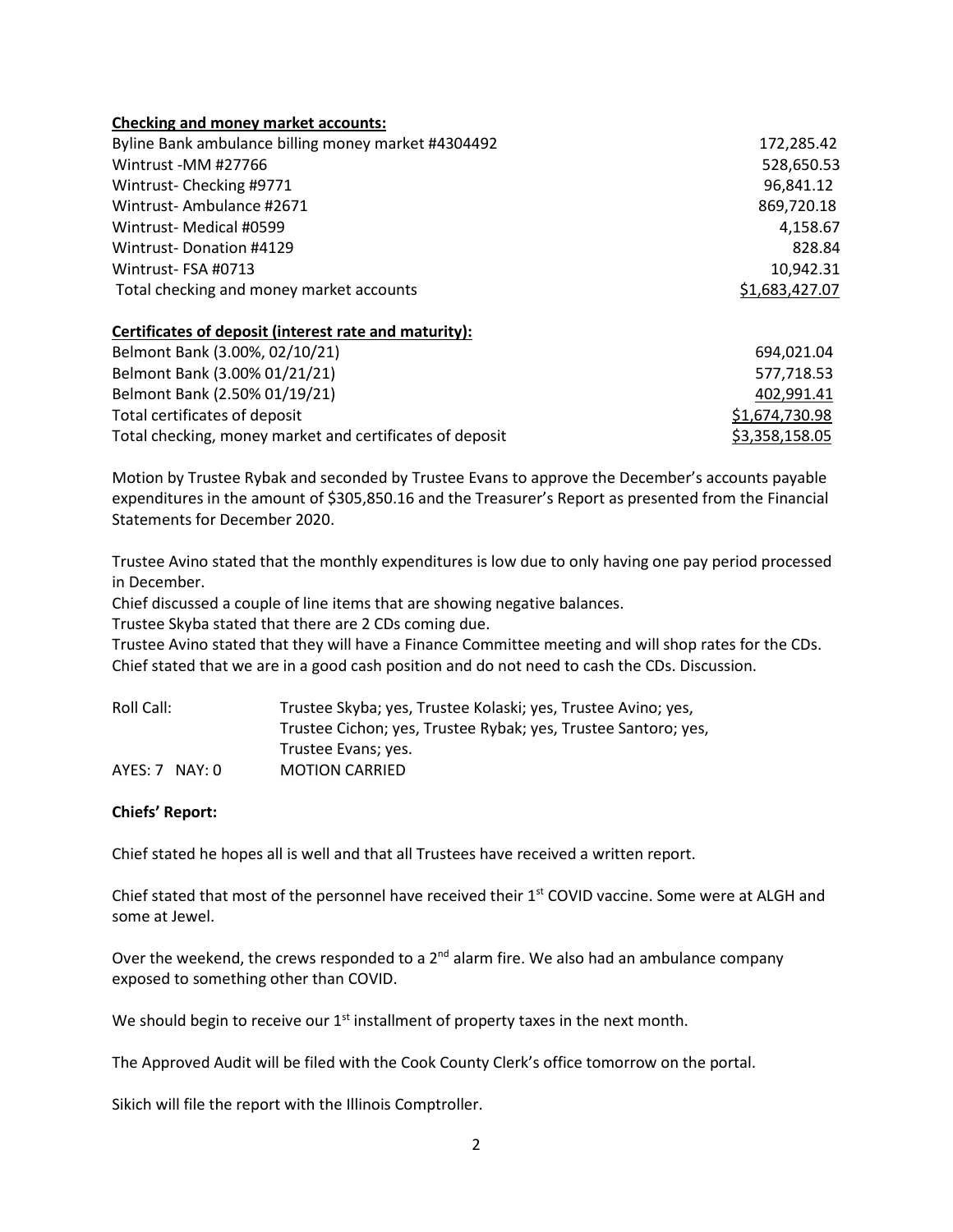Chief asked Attorney Flaherty if Trustee Rybak, the Secretary, can sign the Certificate of Ballot for the election since she is running. Attorney Flaherty recommended having a Secretary Pro Temp.

Chief stated that he is making an educational list of information for the Negotiation Committee.

Discussion on how Fair Share is no longer going to be part of the CBA, it is now Federal Law.

Waiting for the CBA to be completed before drug policy can be discussed.

Attorney Flaherty stated that his firm is negotiating many different things when it comes to this. There have been no cases yet.

Discussion on vaccine. Trustee Rybak stated that at Resurrection Hospital, they had the highest call-in after the  $2<sup>nd</sup>$  shot was administered. Many people complaining of fever, chills, headache, and GI issues.

Chief stated the  $2<sup>nd</sup>$  doses are being scheduled on the first day off duty, so they have 48 hours to recover. Many complained of arm pain after the first dose.

Motion by Trustee Skyba seconded by Trustee Rybak to approve the Chief's report for December 2020. AYES: 7 NAY: 0 MOTION CARRIED

**President's Report:** Trustee Cichon stated "Happy New Year, hoping for 2021 to be better. The CBA is on the table, the committee will meet this month and keep the board posted". He is looking forward to a great year.

#### **Committee Reports:**

Finance Committee- Trustee Avino wished everyone a Happy New Year. There has not been a committee meeting. The audit has been going on and is a lot of work. There are many positives in the audit.

Trustee Skyba asked if the Finance Committee went over the PSI contract. Discussion during motion.

Building and Equipment Committee- Trustee Evans wished everyone a Happy New Year. Asked Chief about the money for \$150,000 grant. Chief stated that there was a lengthy document that had to be completed as part of the general assembly process. Recently spoke to a representative and we are going in the right direction.

Discussed the large apparatus and communication equipment. There are committees of firefighters working on the specifics and will report back to the Building and Equipment Committee once there is more information.

Policy & Strategic Planning Committee- Trustee Kolaski wished everyone Happy New Year. Stated that they Chief stole his thunder regarding the drug policy. We will wait to see what happens with the CBA and then discuss policy.

Community Relations Committee-Trustee Santoro stated there is nothing to report and to stay safe.

Pension Fund Member & Commissioner Oversight- Trustee Skyba wished everyone a Happy New Year and there is nothing to report.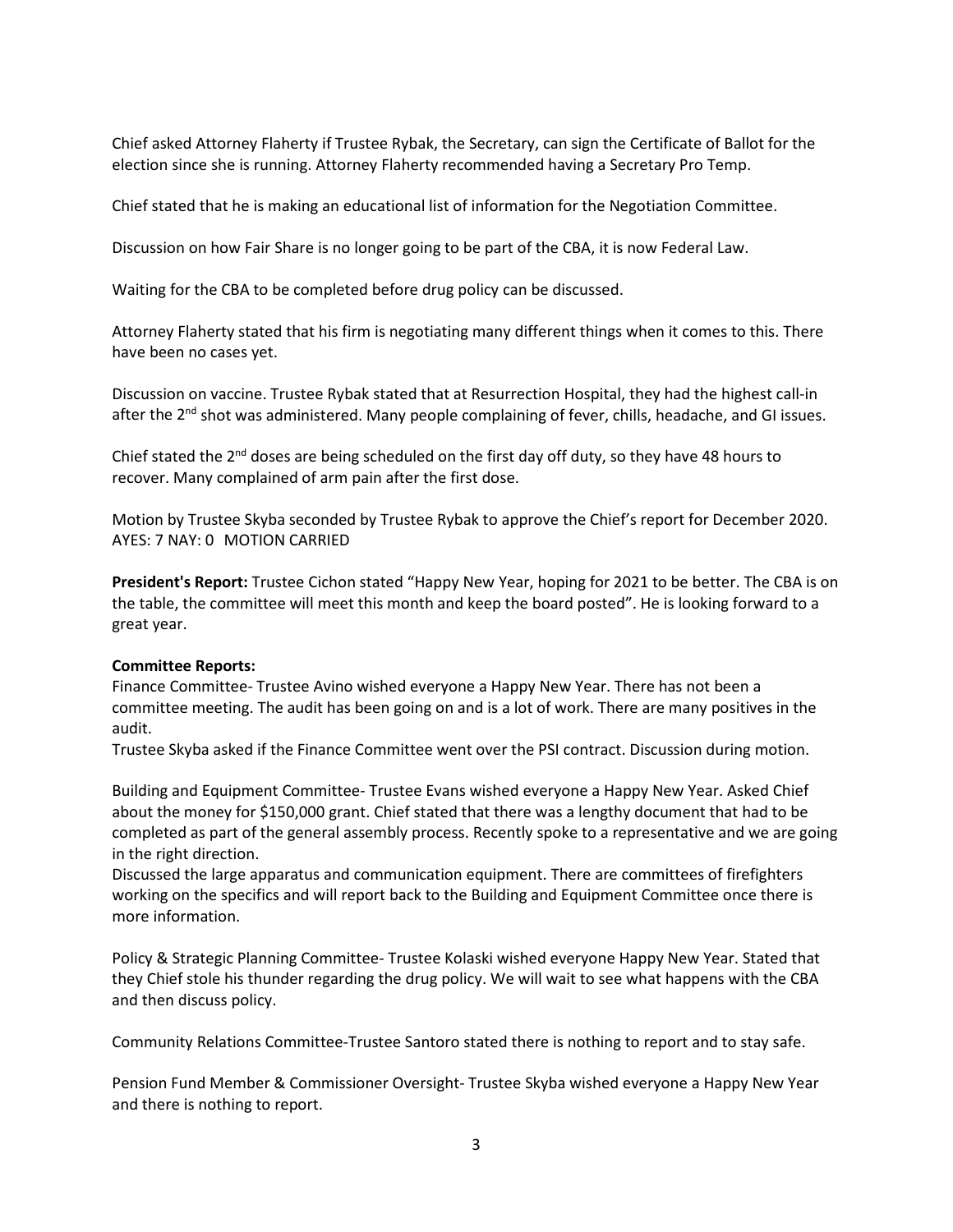Trustee Rybak asked if any Commissioners are up, Chief stated that Andrew Golebiowski is up in May.

### **Attorney Report:**

Attorney Flaherty asked if there was an update with Nagrocki case. Commander Peistrup, Pension President, stated that he is due for his annual physical in February. Alan Nagrocki was insistent on an in-person hearing, which is why nothing has happened yet. Commander Peistrup stated, "Once results are in, we will go from there".

While having Zoom meetings, it should be documented in the minutes that you cannot meet in person due to COVID-19.

There will be training for the trustees, January  $30<sup>th</sup>$  from 8am- 12:30. Cyndi stated that the trustees are already signed up.

Legislatively, there is not much except for Covid. Attorney Flaherty stated "Wednesday is when the new folks get sworn in, this was the least productive year".

Trustee Skyba stated that this year they need to work to combine the pension funds. Attorney Flaherty stated that this has already happened and by August they will be ready for the money.

Trustee Skyba asked if we should say we waived the pledge. Attorney Flaherty states that is up to us. Some Districts do it, some do not.

Trustee Cichon stated that we are moving in the right direction and that everyone is doing great. He would like Chief Blondell added as a signer to the checks.

Attorney Flaherty stated that if there are two signers, he does not see a problem. Trustee Cichon asked if this was the norm, Attorney Flaherty stated that it was not uncommon to have the Fire Chief as a signer on the accounts.

Trustee Cichon asked if there were any questions or comments, there were none.

Discussion on conference and if more than one Trustee can be together. Explained that each Trustee will need their own computer so they can answer polls for proof of participation.

# **Old Business:**

None

# **New Business**

Motion by Trustee Avino and seconded by Trustee Santoro to approve the payout of mandatory sick time buyback to the following: Larry Curran 127 hours \$5,215.97 Stanley Koy 144 hours \$6,257.52 Matt Mattio 120 hours \$4,457.28 Jeff Peistrup 93 hours \$4,103.94 Ron Schneider 108 hours \$4,461.72 Stephen Swank 127 hours \$4,711.86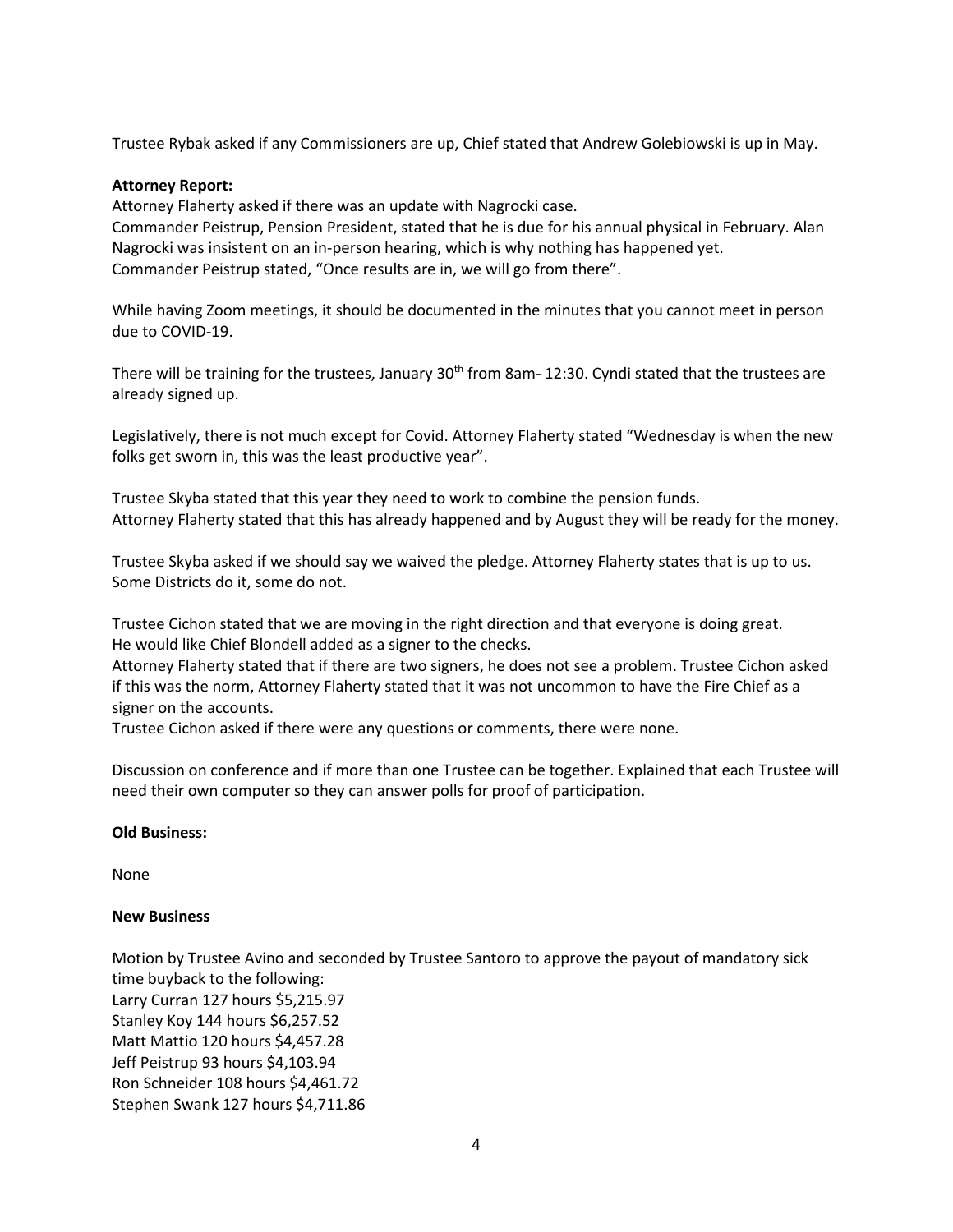#### Total mandatory sick time buyback \$29,208.29

Discussion of the review process.

Roll Call: Trustee Skyba; yes, Trustee Kolaski; yes, Trustee Avino; yes, Trustee Cichon; yes, Trustee Rybak; yes, Trustee Santoro; yes, Trustee Evans; yes. AYES: 7 NAY: 0 MOTION CARRIED

Motion by Trustee Skyba and seconded by Trustee Cichon to accept the audit for the 2020 fiscal year as presented by Sikich, LLP.

Trustee Avino stated that the District's expenses decreased, and revenue increased which is a testament to staying fiscally sound.

Roll Call: Trustee Skyba; yes, Trustee Kolaski; yes, Trustee Avino; yes, Trustee Cichon; yes, Trustee Rybak; yes, Trustee Santoro; yes, Trustee Evans; yes. AYES: 7 NAY: 0 MOTION CARRIED

Motion by Trustee Rybak and seconded by Trustee Evan to approve the one-year extension (per Section 14) of the Paramedic Services of Illinois billing contract, at a rate of 3%.

Chief explained that Paramedic Services of Illinois has been doing our ambulance billing for years now at a rate of 3%, the average is 5%. PSI was asked if they will extend the 3% rate and they agreed. Attorney Flaherty stated that it was a great rate and that we do not have to go out to bid for this. Chief explained that he spoke with Trustee Cichon and Trustee Rybak and was given permission to put the motion on the agenda. Trustee Cichon stated that he sees no reason to go out to bid if we are happy with their service.

Chief reiterated that this has nothing to do with the contract paramedics, but ambulance billing only. They have assisted us with GEMT, COVID and grants, and have nothing but great things to say about them.

Roll Call: Trustee Skyba; yes, Trustee Kolaski; yes, Trustee Avino; yes, Trustee Cichon; yes, Trustee Rybak; yes, Trustee Santoro; yes, Trustee Evans; yes.

AYES: 7 NAY: 0 MOTION CARRIED

# Consent Agenda

Motion by Trustee Skyba and seconded by Trustee Evans to approve the consent agenda: -ratify the payment to AMITA Resurrection Medical Center in the amount of \$10,319.00 for flu vaccinations (total amount reimbursed to District by Mary Field).

Trustee Cichon stated, "every year Mary Field does this for our residents".

Roll Call: Trustee Skyba; yes, Trustee Kolaski; yes, Trustee Avino; yes, Trustee Cichon; yes, Trustee Rybak; yes, Trustee Santoro; yes, Trustee Evans; yes.